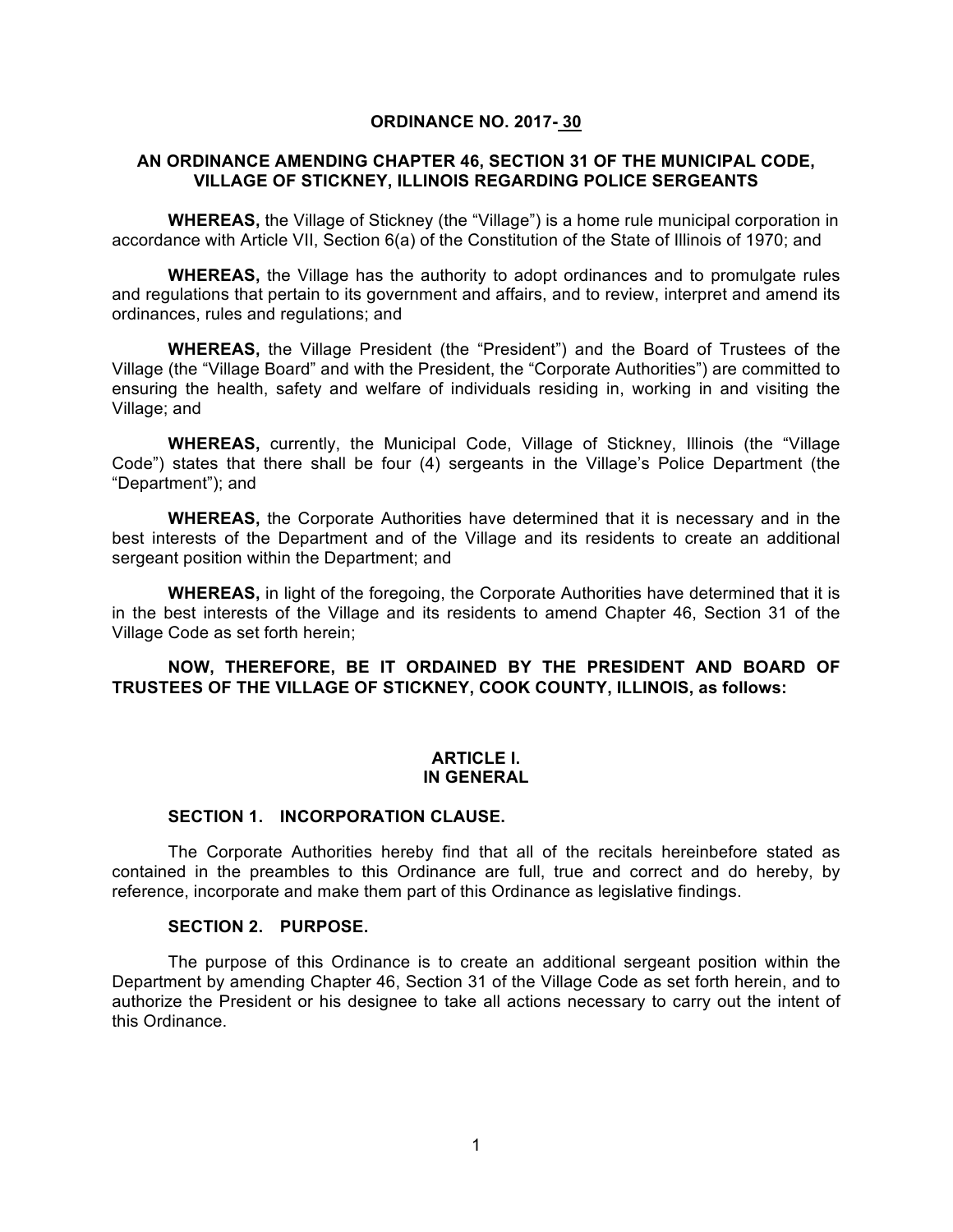# **ARTICLE II. AMENDMENT OF CHAPTER 46, SECTION 31 OF THE MUNICIPAL CODE, VILLAGE OF STICKNEY, ILLINOIS**

## **SECTION 3.0 AMENDMENT OF CHAPTER 6, SECTION 6-2.**

That the Village Code is hereby amended, notwithstanding any provision, ordinance, resolution or Village Code section to the contrary, by amending Chapter 46, Section 31 as follows:

#### **Sec. 46-31. - Created; membership.**

There is hereby created an executive department of the village which shall be known as the department of police. The police department may consist of 17 full-time members, including a chief of police, four five sergeants and such patrolmen as necessary.

### **SECTION 3.1. OTHER ACTIONS AUTHORIZED.**

The officers, employees and/or agents of the Village shall take all action necessary or reasonably required to carry out, give effect to and consummate the amendments contemplated by this Ordinance and shall take all action necessary in conformity therewith. The officers, employees and/or agents of the Village are specifically authorized and directed to draft and disseminate any and all necessary forms or notices to be utilized in connection with the intent of this Ordinance.

# **ARTICLE III. HEADINGS, SAVINGS CLAUSES, PUBLICATION, EFFECTIVE DATE**

# **SECTION 4. HEADINGS.**

The headings of the articles, sections, paragraphs and subparagraphs of this Ordinance are inserted solely for the convenience of reference and form no substantive part of this Ordinance nor should they be used in any interpretation or construction of any substantive provision of this Ordinance.

## **SECTION 5. SEVERABILITY.**

The provisions of this Ordinance are hereby declared to be severable and should any provision of this Ordinance be determined to be in conflict with any law, statute or regulation by a court of competent jurisdiction, said provision shall be excluded and deemed inoperative, unenforceable and as though not provided for herein and all other provisions shall remain unaffected, unimpaired, valid and in full force and effect.

## **SECTION 6. SUPERSEDER.**

All code provisions, ordinances, resolutions, rules and orders, or parts thereof, in conflict herewith are, to the extent of such conflict, hereby superseded.

# **SECTION 7. PUBLICATION.**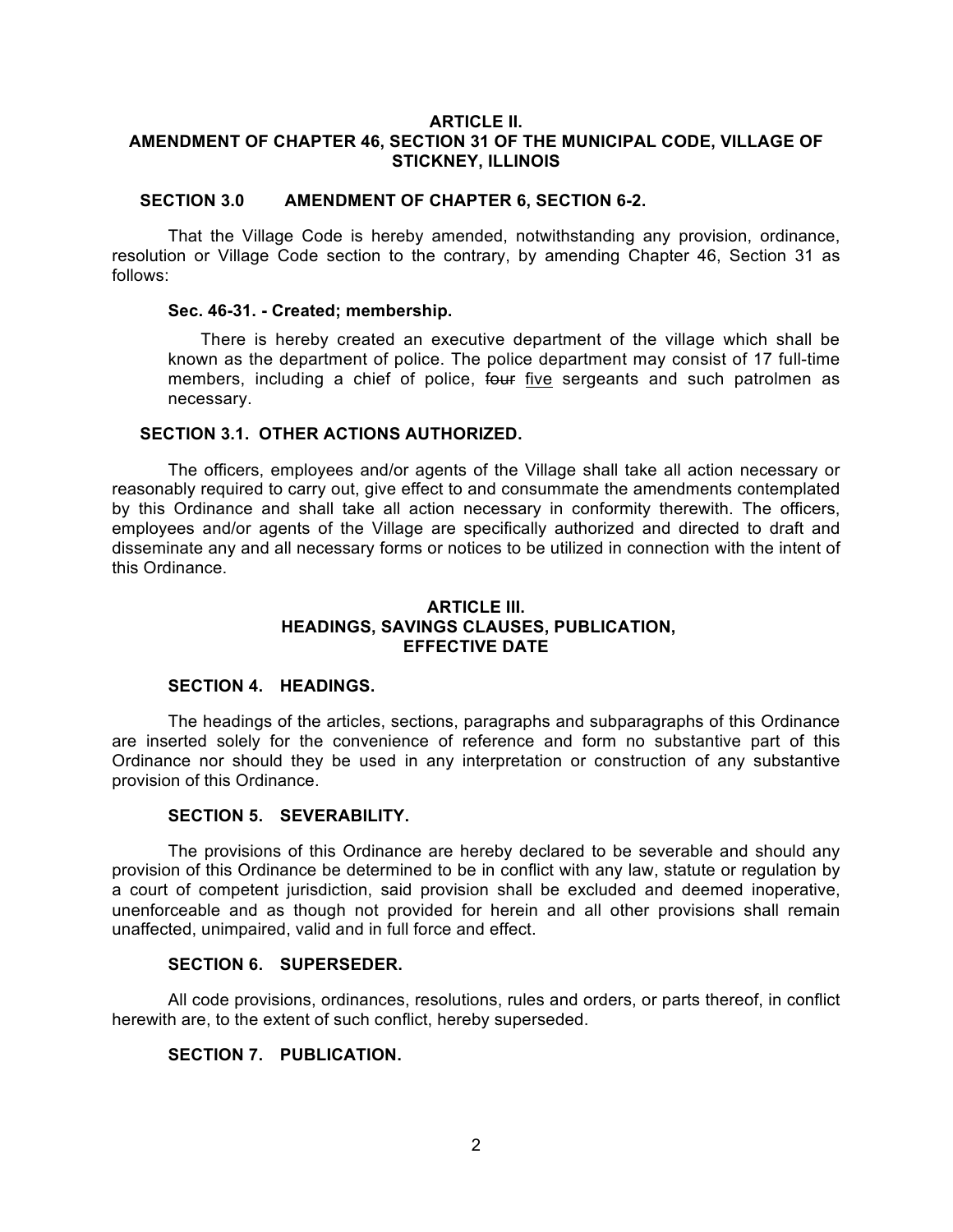A full, true and complete copy of this Ordinance shall be published in pamphlet form or in a newspaper published and of general circulation within the Village as provided by the Illinois Municipal Code, as amended.

# **SECTION 8. EFFECTIVE DATE.**

This Ordinance shall be effective and in full force ten (10) days after its passage, approval and publication in accordance with Illinois law.

(REMAINDER OF THIS PAGE INTENTIONALLY LEFT BLANK)